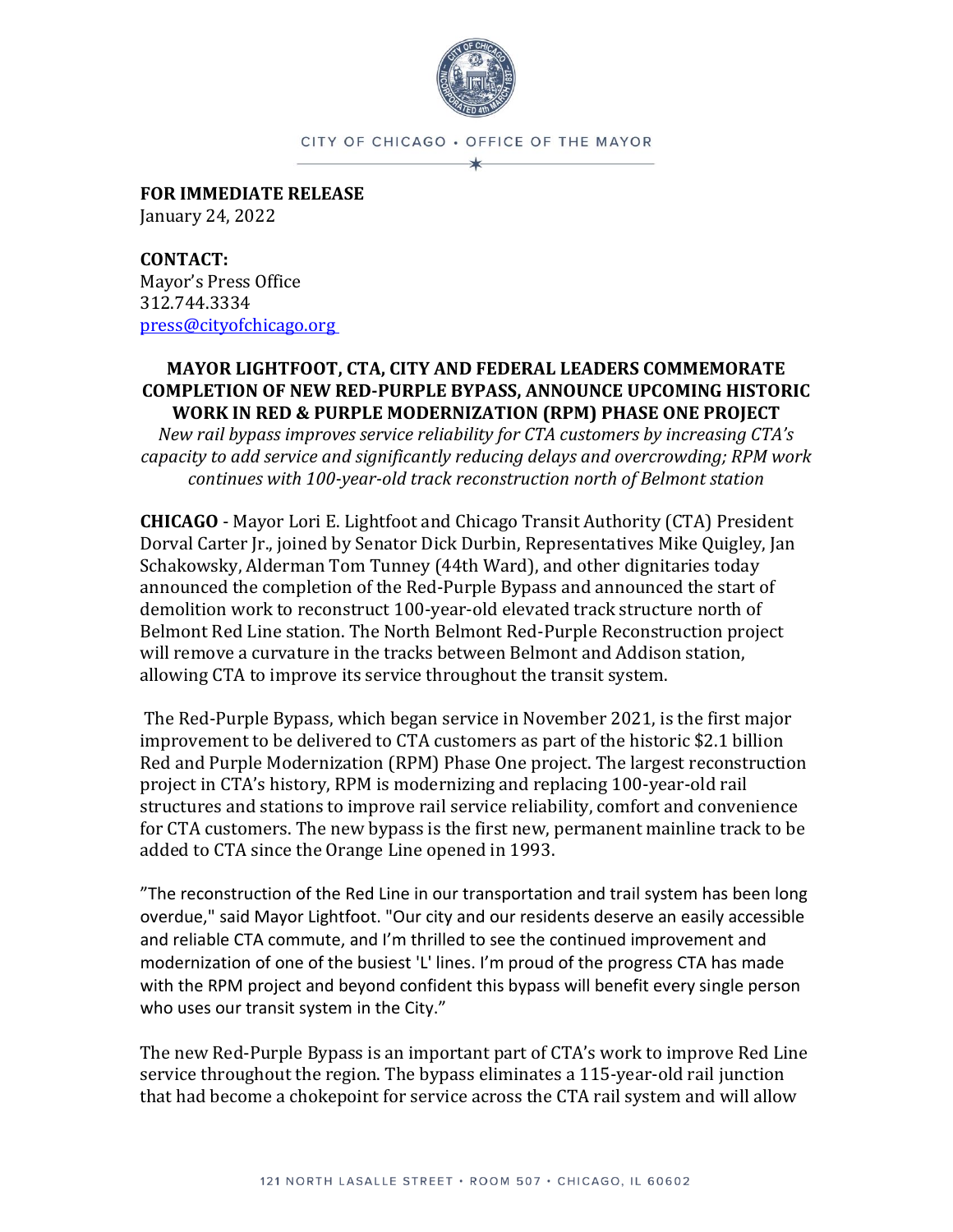

CTA to add rail service during busy travel periods and reduce overcrowding and delays.

The bypass is the first major piece of work completed during Phase One of RPM, a transformational project that is rebuilding century-old rail structure and CTA stations, improving the reliability, comfort and convenience of CTA service for decades to come. RPM is the latest project to modernize the Red Line, CTA's busiest line that serves more than 30 percent of all rail customers.

"The Red and Purple Modernization program is a transformational project that will allow the CTA to provide more accessible and reliable service for decades to come," Sen. Durbin said. "The progress that we're celebrating today is due in large part to the more than \$1 billion in federal funding that the Chicago Congressional delegation worked to bring to Chicago for these infrastructure improvements. I've been proud to support the RPM program and I will continue to advocate on behalf of the people of Illinois to bring more federal funds home to support our transit systems."

"Reliable, safe, and affordable transportation is an indispensable resource for Chicago. The Red and Purple Modernization Project is an impressive effort to make our city's public transportation even more accessible and to grow our local economy," said Rep. Mike Quigley. "As a member of the Appropriations Committee, I am proud to have helped secure funding that has contributed to this project and I am dedicated to working to ensure that CTA has every penny it needs to continue serving as an example to other metro areas."

"We are getting Chicago moving again with today's announcement," said Congresswoman Schakowsky. "Public transit is an essential service and this new train bypass will save riders 500 million travel hours each year. It will enable CTA to run eight more Red Line trains per hour during rush hour. This project demonstrates our commitment to investing in the fundamental infrastructure that keeps our communities connected. I look forward to continuing our work to improve our public transit and make it safe and efficient for all."

"Our customers will see a noticeable improvement in CTA service, with increased access to trains, shorter commute times and less crowding on trains and station platforms," said CTA President Dorval R. Carter, Jr. "I thank Mayor Lightfoot, Sen. Durbin and the Illinois congressional delegation for supporting this project and making it possible to build RPM. What's more, I'm proud that the benefits of RPM extend beyond Red and Purple Line riders to the small businesses and workers across the city that are participating in this project -- creating an unmatched model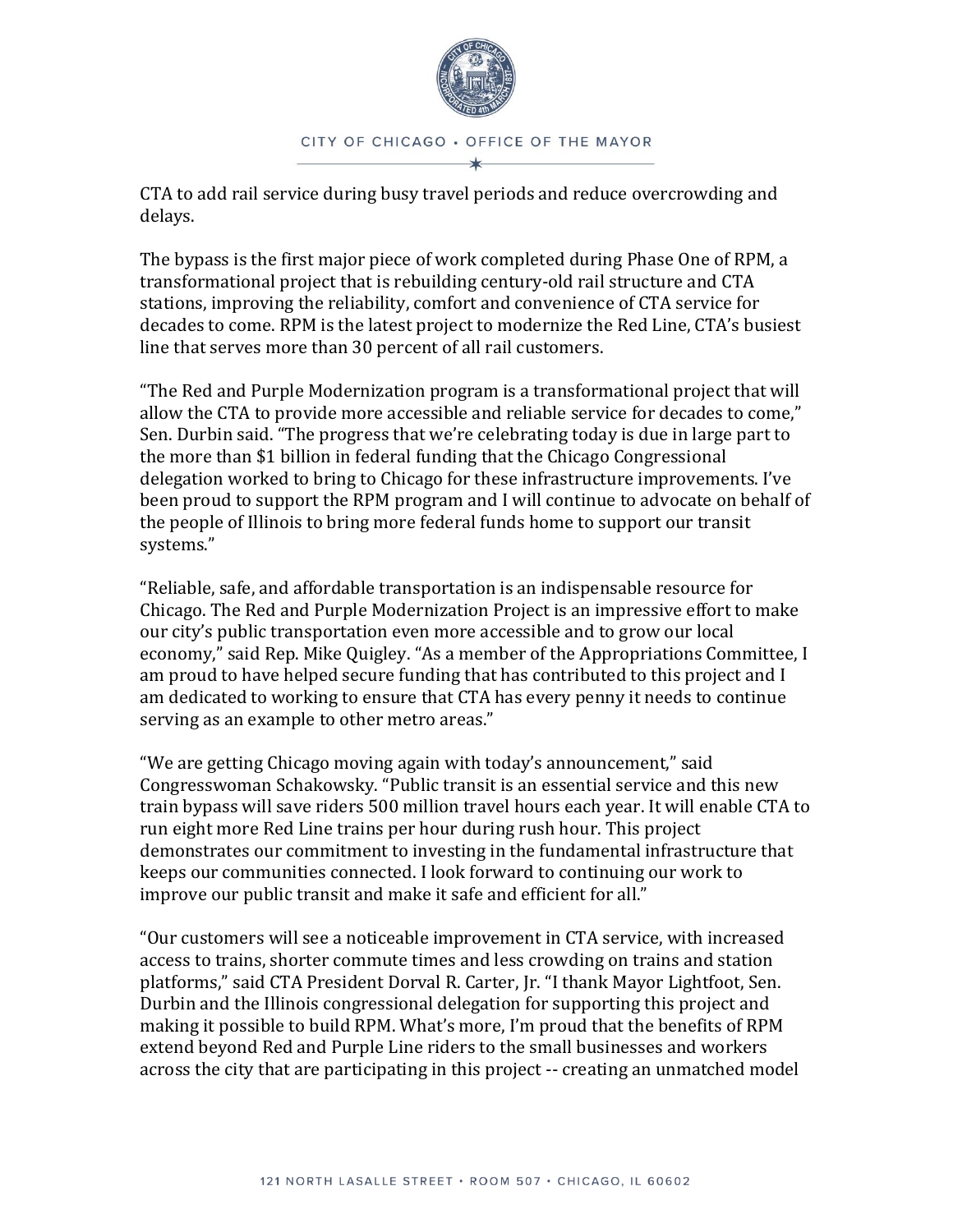

for job training and contract opportunities that is contributing to greater inclusion and equity in Chicago."

## **Red-Purple Bypass: Benefits for CTA customers**



The Red-Purple Bypass Project includes the new Red-Purple Bypass, which carries the Kimballbound (northbound) Brown Line trains over northand southbound Red and Purple Line tracks just north of Belmont station. It replaces the antiquated "Clark Junction" that was built in 1907 to connect what was then the Ravenswood Line (today called the Brown Line) to the Red and Purple lines, which began rail service in 1900.

Benefits of the bypass include allowing CTA to add trains during the busiest commute periods, eliminating capacity restrictions on CTA that were caused by the antiquated rail junction. The bypass will also provide quicker, more reliable service because Kimball-bound trains and Red and Purple

trains will no longer have to stop and wait for each other to cross the junction.

# **North Belmont Red-Purple Reconstruction to follow**

Beginning February 2022, CTA will demolish, rebuild and realign the 100-year-old Red and Purple Line tracks between Belmont station and W Cornelia Ave. The Red and Purple tracks north of Belmont are more than a century old and contain a curve that slows train speeds.

By rebuilding these structures, CTA can increase train speeds and improve service reliability, and comfort. This work is expected to begin next month and continue through 2025.

## **RPM Phase One**

The entire RPM program includes rebuilding all Red and Purple Line track structures and stations from Belmont to Linden in Wilmette. Because of the scale of work, RPM will be completed in phases. RPM Phase One Project includes three major components:

• New Red-Purple Bypass construction followed by the reconstruction of Red and Purple line track structure between Belmont and Newport/Cornelia.